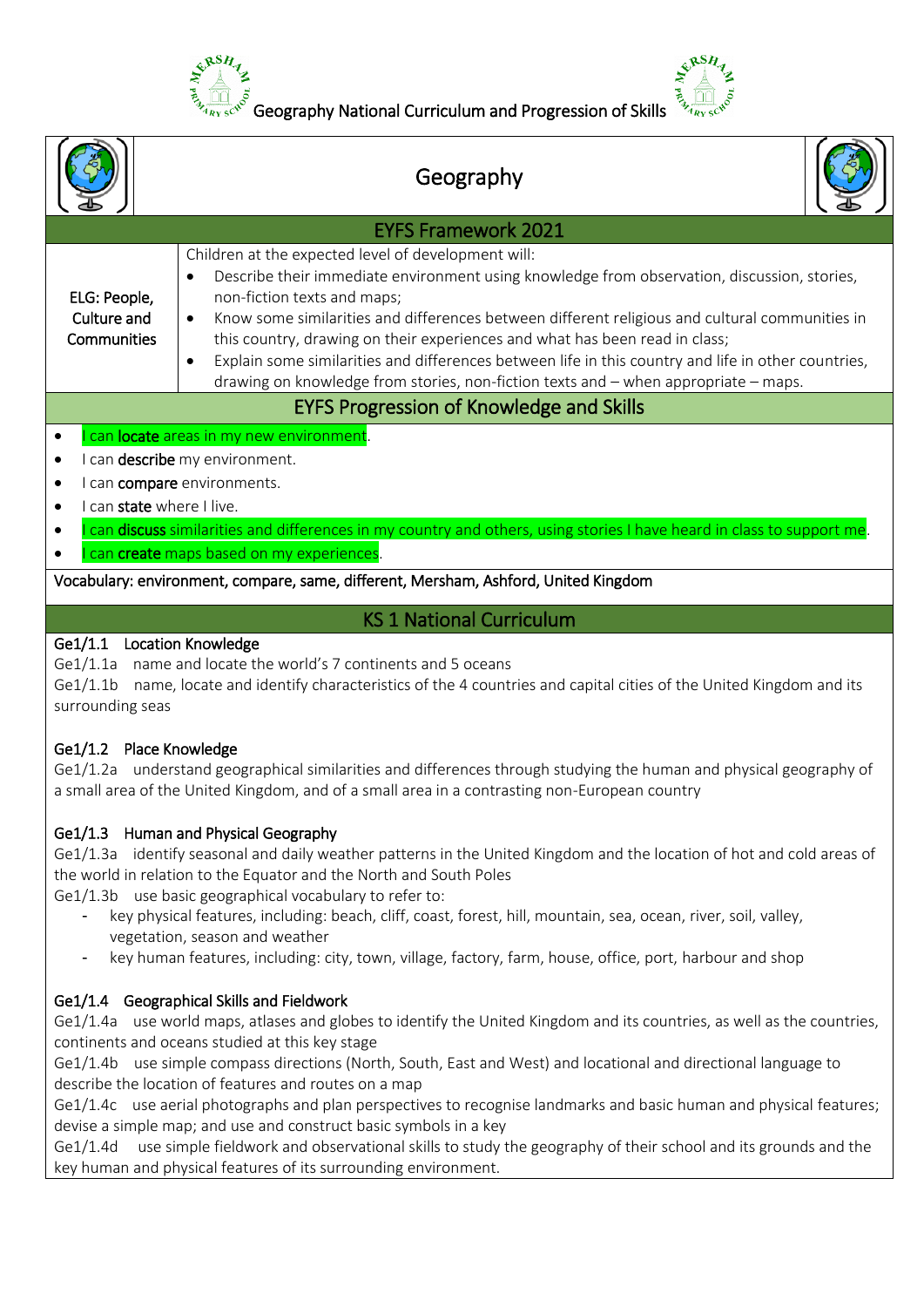



KS 1 Ready to Progress Criteria

('Teaching a Broad and Balanced Curriculum for Educational Recovery', June 2021)

### At Key Stage 1:

 Key knowledge and skills, including basic locational knowledge such as the names and locations of the world's continents and oceans, should be the focus to address missed education and provide the basis for knowledge that will be needed later.

|                            | Year 1 Progression of Knowledge and Skills                                                                                                                                                                                                                                                    |  |
|----------------------------|-----------------------------------------------------------------------------------------------------------------------------------------------------------------------------------------------------------------------------------------------------------------------------------------------|--|
| Geographical<br>vocabulary | Recap previous year vocabulary and then:<br>forest, hill, river, soil, vegetation, season, weather, town, village, factory, farmland, house, office,                                                                                                                                          |  |
|                            | railway and shop, physical, human, United Kingdom, England, London, Northern Ireland, Belfast,<br>Scotland, Edinburgh, Wales, Cardiff, Capital City, Oceans: Pacific, Atlantic, Indian, Southern, Arctic, Asia,<br>Africa, North America, South America, Antarctica, Europe, Oceania, equator |  |
| Enquiry                    | Ask geographical questions about their localitye.g. Whatisit like to live in this place?                                                                                                                                                                                                      |  |
|                            | Express own views and opinions about a place, people and the environment<br>$\bullet$                                                                                                                                                                                                         |  |
|                            | Begin to recognise how places have become the way they are e.g. shops (patterns and processes)                                                                                                                                                                                                |  |
|                            | Observe and record e.g. identify buildings on a street                                                                                                                                                                                                                                        |  |
|                            | Communicate in different ways e.g. pictures, pictograms, simple maps, sketches, labelled                                                                                                                                                                                                      |  |
| Theme                      | diagrams                                                                                                                                                                                                                                                                                      |  |
|                            | Own locality fieldwork- Mersham Village<br>$\bullet$<br>Use simple field sketches and a camera when carrying out fieldwork<br>$\bullet$                                                                                                                                                       |  |
| Fieldwork: Where?          | Local landscape- school grounds and using simple maps. Link to school trip and map of Leeds<br>$\bullet$                                                                                                                                                                                      |  |
| Why?<br>Use fieldwork      | Castle.                                                                                                                                                                                                                                                                                       |  |
| techniques                 | I can create my own map of a castle and use a key; using key features of the<br>$\circ$                                                                                                                                                                                                       |  |
|                            | landscape.                                                                                                                                                                                                                                                                                    |  |
| Map work/atlas             | • Make simple maps and plans                                                                                                                                                                                                                                                                  |  |
| work                       | I can plot key features of the classroom/school grounds on an aerial map and create a<br>$\circ$                                                                                                                                                                                              |  |
|                            | key.                                                                                                                                                                                                                                                                                          |  |
|                            | I can make a simple map to show minibeasts found in local area.<br>$\circ$<br>Name the countries in the UK                                                                                                                                                                                    |  |
|                            | I know that UK means United Kingdom and this is made up of 4 countries.<br>$\circ$                                                                                                                                                                                                            |  |
|                            | I live in the UK.<br>$\circ$                                                                                                                                                                                                                                                                  |  |
|                            | I can name the 4 countries in the UK and find them on a map.<br>$\circ$                                                                                                                                                                                                                       |  |
|                            | I can name the capital cities of the countries in the UK.<br>$\circ$                                                                                                                                                                                                                          |  |
|                            | Name the 7 continents                                                                                                                                                                                                                                                                         |  |
|                            | I know that there are 7 continents.<br>$\circ$                                                                                                                                                                                                                                                |  |
|                            | I can name the smallest and largest continent.<br>$\circ$                                                                                                                                                                                                                                     |  |
|                            | I can plot some of the continents on a map of the world.<br>$\circ$                                                                                                                                                                                                                           |  |
|                            | I live in Europe.<br>O                                                                                                                                                                                                                                                                        |  |
|                            | The weather in England is different to that in other parts of the world (two<br>$\circ$                                                                                                                                                                                                       |  |
|                            | comparison countries closer to/further away from equator)                                                                                                                                                                                                                                     |  |
|                            | Name the 5 main oceans<br>$\bullet$<br>I can name the 5 main oceans (Pacific, Atlantic, Indian, Southern, Arctic)                                                                                                                                                                             |  |
|                            | $\circ$<br>I can plot some of the main oceans on a map of the world.<br>$\circ$                                                                                                                                                                                                               |  |
|                            | Year 2 Progression of Knowledge and Skills                                                                                                                                                                                                                                                    |  |
| Geographical               | Recap previous year vocabulary and then:                                                                                                                                                                                                                                                      |  |
| vocabulary                 | landmark, church, shop, pub, park, road, footpath, field, hill, woods, farmland, river                                                                                                                                                                                                        |  |
|                            | Key human features-cliff, town, village city, factory, farm, house, office, port, harbour and shop.                                                                                                                                                                                           |  |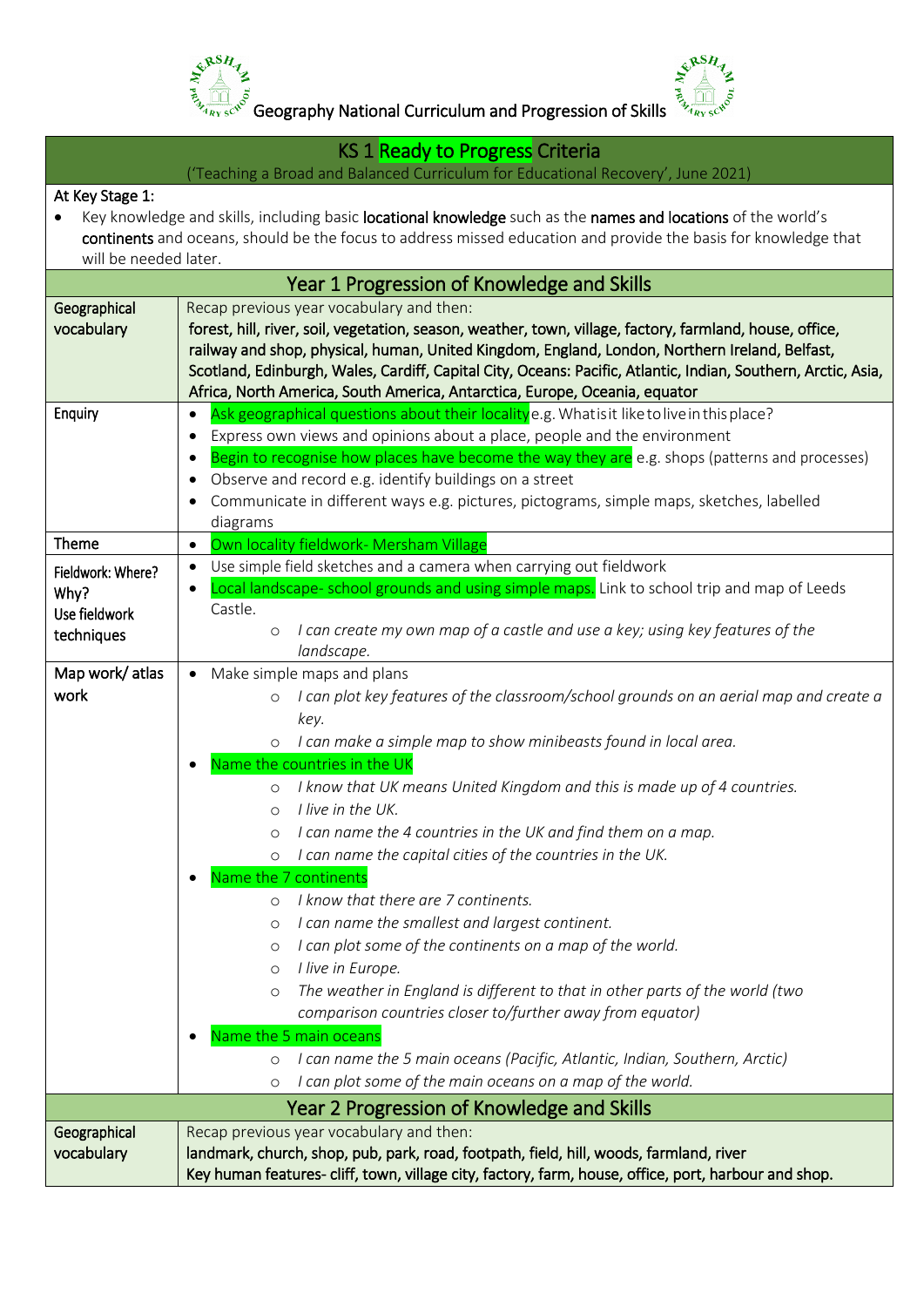

Geography National Curriculum and Progression of Skills

&RSH

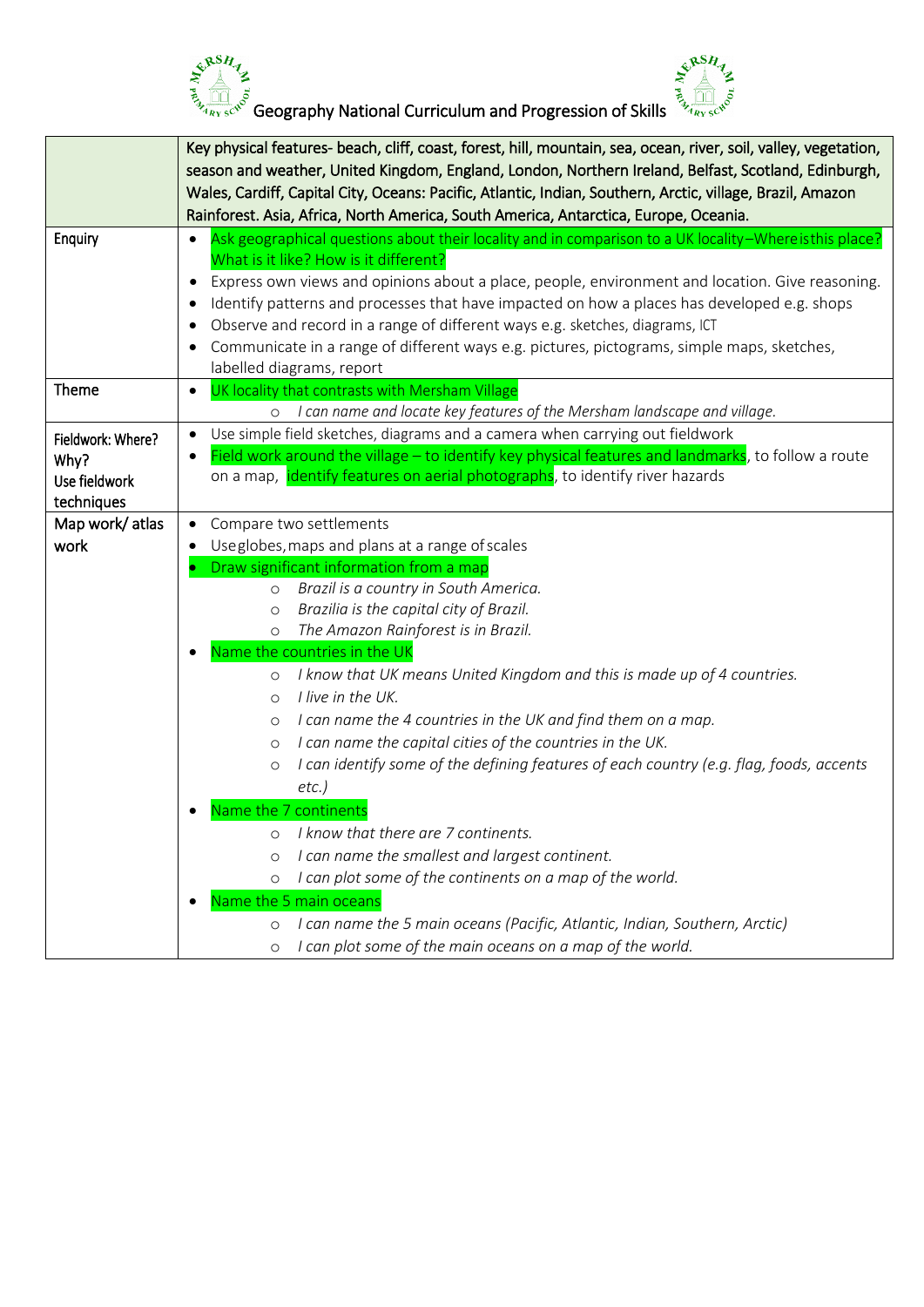

Geography National Curriculum and Progression of Skills

### KS2 National Curriculum

#### Ge2/1.1 Locational Knowledge

Ge2/1.1a locate the world's countries, using maps to focus on Europe (including the location of Russia) and North and South America, concentrating on their environmental regions, key physical and human characteristics, countries, and major cities

Ge2/1.1b name and locate counties and cities of the United Kingdom, geographical regions and their identifying human and physical characteristics, key topographical features (including hills, mountains, coasts and rivers), and land-use patterns; and understand how some of these aspects have changed over time

Ge2/1.1c identify the position and significance of latitude, longitude, Equator, Northern Hemisphere, Southern Hemisphere, the Tropics of Cancer and Capricorn, Arctic and Antarctic Circle, the Prime/Greenwich Meridian and time zones (including day and night)

### Ge2/1.2 Place Knowledge

Ge2/1.2a understand geographical similarities and differences through the study of human and physical geography Mersham: a region of the United Kingdom

### Ge2/1.3 Human and Physical Geography

Ge2/1.3a describe and understand key aspects of physical geography, including: volcanoes Ge2/1.3b describe and understand key aspects of human geography, including: types of settlement and land use; local human and physical geography study

### Ge2/1.4 Geographical Skills and Fieldwork

Ge2/1.4a use maps, atlases, globes and digital/computer mapping to locate countries and describe features studied Ge2/1.4b use the 8 points of a compass, 4 and 6-figure grid references, symbols and key (including the use of Ordnance Survey maps) to build their knowledge of the United Kingdom and the wider world

Ge2/1.4c use fieldwork to observe, measure, record and present the human and physical features in the local area using a range of methods, including sketch maps, plans and graphs, and digital technologies.

### KS 2 Ready to Progress Criteria

('Teaching a Broad and Balanced Curriculum for Educational Recovery', June 2021)

#### At key stage 2:

Curriculum adjustments should prioritise critical underpinning knowledge, such as weather and climate, geology, topography, trade links, and natural resources and their distribution.

| Year 3 Progression of Knowledge and Skills              |                                                                                                                                                                                                                                                                                                                                                                                                                                                                                                                                                                                                                                                                                                                                           |
|---------------------------------------------------------|-------------------------------------------------------------------------------------------------------------------------------------------------------------------------------------------------------------------------------------------------------------------------------------------------------------------------------------------------------------------------------------------------------------------------------------------------------------------------------------------------------------------------------------------------------------------------------------------------------------------------------------------------------------------------------------------------------------------------------------------|
| Geographical<br>vocabulary                              | Recap previous year vocabulary and then:<br>North, South, East, West, NW, NE, SW, SE, hemisphere, equator, Topics of Cancer and Capricorn, Arctic<br>and Antarctic Circle, Prime/Greenwich Meridian and time zones<br>Volcanoes: core, mantle, crust, magma, lava, tectonic plate, eruption, lava, earthquake, Richter Scale                                                                                                                                                                                                                                                                                                                                                                                                              |
| Enquiry (builds on<br>questions from<br>previous years) | Analyse evidence and draw own conclusions about different locations, e.g. climate, population<br>$\bullet$<br>Identify and explain the different views and opinions within a location, e.g. views of different<br>$\bullet$<br>sections of communities when developing holiday resort or a new housing estate<br>Present geographical issues through drama and role play e.g. recycling<br>$\bullet$<br>Collect and record evidence using a range of approaches, e.g. constructing a questionnaire, using<br>$\bullet$<br>field sketches, brainstorming locations and e-learning<br>Communicate in ways appropriate to the task and audience, e.g. use questionnaires, charts,<br>٠<br>graphs to show results, write views to local paper |
| <b>Theme</b>                                            | Weather, environment, environmental change and sustainability<br>٠<br>I can explain how the location of a country can affect its weather.<br>$\circ$<br>The core is the centre of the Earth.<br>$\circ$                                                                                                                                                                                                                                                                                                                                                                                                                                                                                                                                   |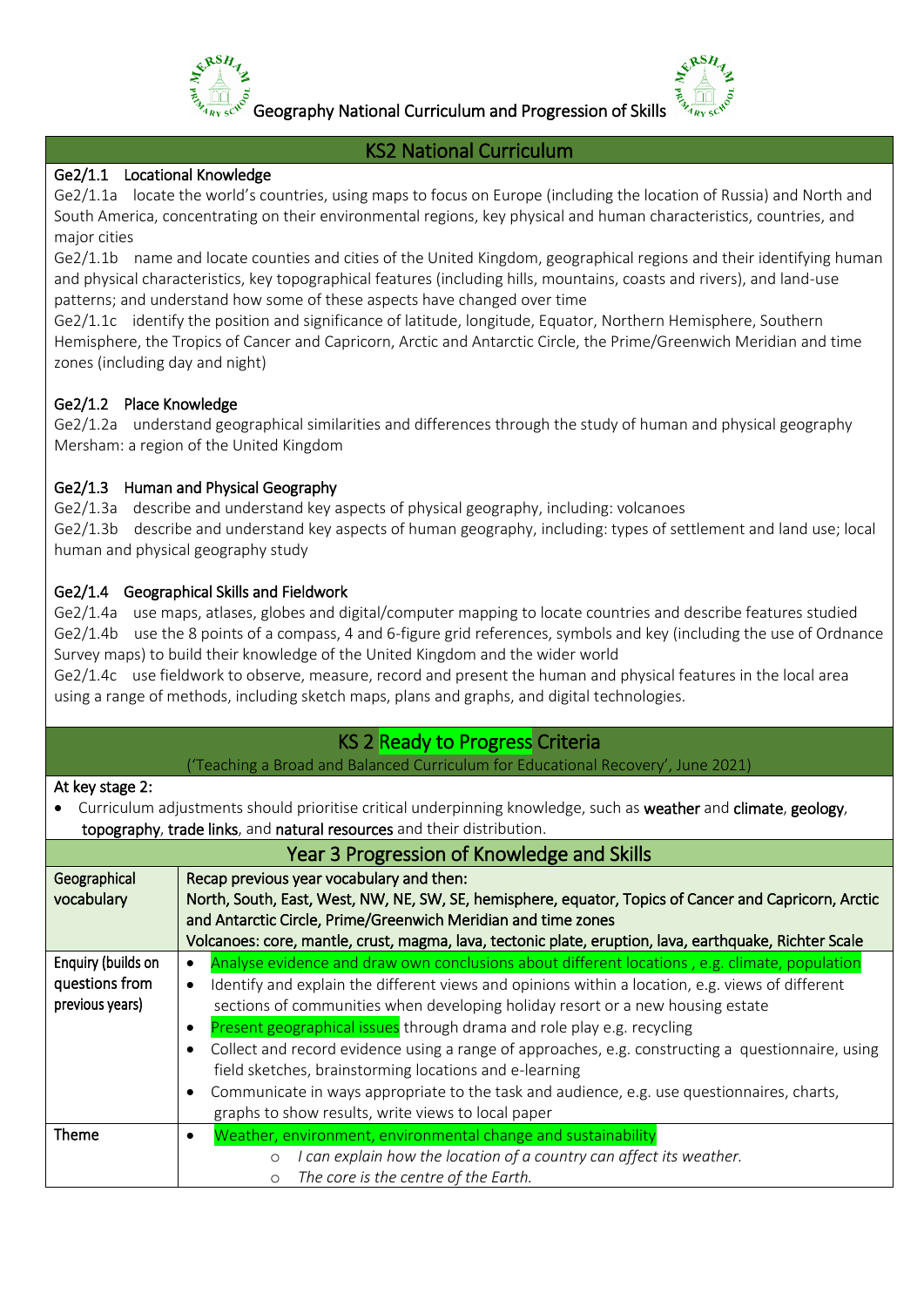



|                                                          | ERSH<br>Geography National Curriculum and Progression of Skills                                                                                                                                                                                                                                                                                                                                                                                                                                                                                                                                                                                                                                                                                                                                                                                                                                                                                                                                                                                                               |
|----------------------------------------------------------|-------------------------------------------------------------------------------------------------------------------------------------------------------------------------------------------------------------------------------------------------------------------------------------------------------------------------------------------------------------------------------------------------------------------------------------------------------------------------------------------------------------------------------------------------------------------------------------------------------------------------------------------------------------------------------------------------------------------------------------------------------------------------------------------------------------------------------------------------------------------------------------------------------------------------------------------------------------------------------------------------------------------------------------------------------------------------------|
|                                                          | The mantle is between the core and the crust.<br>$\circ$<br>The crust is the outer part of the Earth.<br>$\circ$<br>Magma is hot liquid in the Earth's core.<br>O<br>Lava is the hot liquid that comes out of a volcano when it erupts.<br>$\circ$<br>Tectonic plates and rocks which form the Earth's surface.<br>$\circ$<br>Lava is forced out of a volcano when it erupts.<br>O<br>An earthquake is the shaking of the Earth's crust due to movement of tectonic plates.<br>O<br>How a volcano is formed:<br>$\circ$<br>Magma rises through cracks in the Earth's crust.<br>Pressure builds up inside the Earth.<br>When this pressure is released, magma explodes to the surface causing a<br>volcanic eruption.<br>The lava from the eruption cools to form new crust.<br>Over time, after several eruptions, the rock builds up and a volcano forms.<br>We measure the size of an earthquake using a Richter Scale.                                                                                                                                                     |
| Fieldwork: where,<br>why?<br>Use fieldwork<br>techniques | Use detailed field sketches and diagrams                                                                                                                                                                                                                                                                                                                                                                                                                                                                                                                                                                                                                                                                                                                                                                                                                                                                                                                                                                                                                                      |
| Map work/atlas<br>work                                   | Draw maps more accurately from a birds eye view (from above) and use a key accurately<br>Useglobes, maps and plans at a range of scales including ICT<br>I know the location of the 7 continents and the 5 great oceans.<br>$\circ$<br>I can use key vocabulary and compass points to compare their locations.<br>$\circ$<br>The UK is in the Northern Hemisphere.<br>$\circ$                                                                                                                                                                                                                                                                                                                                                                                                                                                                                                                                                                                                                                                                                                 |
|                                                          | Year 4 Progression of Knowledge and Skills                                                                                                                                                                                                                                                                                                                                                                                                                                                                                                                                                                                                                                                                                                                                                                                                                                                                                                                                                                                                                                    |
| Geographical<br>vocabulary                               | Recap previous year vocabulary and then:<br>Urban / Rural areas<br>Land use - agriculture, industrial, leisure, retail, housing<br>Trade, Fair Trade, Export / Import, Food Miles<br>Biome, longitude, latitude, Equator, Northern Hemisphere, Southern Hemisphere<br><b>Global Warming / The Greenhouse Effect</b><br>Whitby, Yorkshire, physical geography, human geography,<br>Trade, fair trade, export, import, food miles<br>Adaptation, Antarctic, Arctic, climate, global warming, The Greenhouse Effect                                                                                                                                                                                                                                                                                                                                                                                                                                                                                                                                                              |
| Enquiry (builds on<br>questions from<br>previous years)  | Analyse evidence and draw own conclusions about different locations , e.g. climate, population<br>I can compare and contrast my local area with Whitby in North Yorkshire.<br>$\circ$<br>Over 20,000 years ago, most of the world was covered in ice. Now, these huge sheets<br>$\circ$<br>of ice are found only in the Antarctic and Arctic.<br>Polar areas are very cold (never normally more than 0°C), with winters normally<br>O<br>below -40°C.<br>Tundra areas are cold. The summer maximum temperatures is $10^{\circ}$ C and the winter<br>$\circ$<br>temperature can reach -50°C.<br>Animals in these areas have adapted.<br>$\circ$<br>Due to climate change, the polar ice caps are melting as the regions become warmer.<br>O<br>The melting ice is causing sea levels to rise, which in turn causes flooding.<br>Climate change is also impacting on animals.<br>$\circ$<br>Identify and explain the different views and opinions within a location, e.g. views of different<br>sections of communities when developing holiday resort or a new housing estate. |
|                                                          | I can compare features of local and contrasting landscapes based on a local study.<br>$\circ$                                                                                                                                                                                                                                                                                                                                                                                                                                                                                                                                                                                                                                                                                                                                                                                                                                                                                                                                                                                 |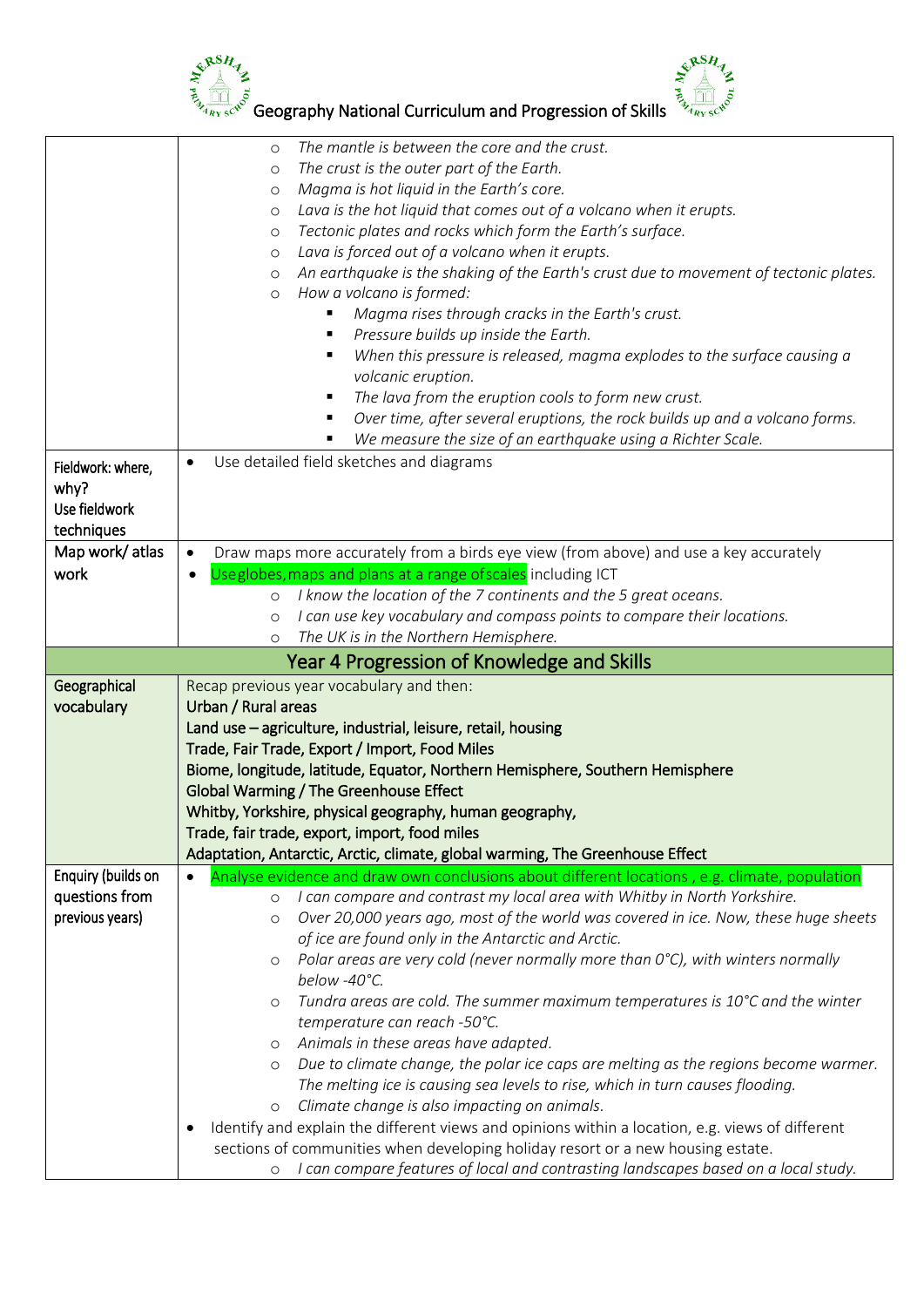



|                   | Collect and record evidence using a range of approaches, e.g. constructing a questionnaire, using<br>$\bullet$<br>field sketches, brainstorming locations and e-learning                     |  |
|-------------------|----------------------------------------------------------------------------------------------------------------------------------------------------------------------------------------------|--|
|                   | Communicate in ways appropriate to the task and audience, e.g. use questionnaires, charts,                                                                                                   |  |
|                   | graphs to show results, write views to local paper                                                                                                                                           |  |
| <b>Theme</b>      | Settlements, land-use, physical and human features, biomes.<br>$\bullet$                                                                                                                     |  |
|                   | Land can be used in different ways (agriculture, industrial, leisure, retail, and<br>$\circ$                                                                                                 |  |
|                   | housing).                                                                                                                                                                                    |  |
|                   | South America Case study of human geography, position of longitude/latitude, trade<br>$\bullet$                                                                                              |  |
|                   | The top product exported by the UK are cars.<br>$\circ$                                                                                                                                      |  |
|                   | The top product imported by the UK is crude petroleum (which is used to make<br>$\circ$<br>petrol).                                                                                          |  |
|                   | During the Stone Age, trade was carried out within small communities over short<br>$\circ$                                                                                                   |  |
|                   | distances. In the 17th Century, trade across oceans became possible. Now, trade is on                                                                                                        |  |
|                   | a global scale!                                                                                                                                                                              |  |
|                   | In the UK<br>$\circ$                                                                                                                                                                         |  |
|                   | 95% of our fruit comes from abroad                                                                                                                                                           |  |
|                   | Half of our vegetables are also imported                                                                                                                                                     |  |
|                   | 30% of goods that are transported by lorry is food                                                                                                                                           |  |
|                   | We import over 16 million tonnes of food each year                                                                                                                                           |  |
| Fieldwork: where, | Use detailed field sketches and diagrams<br>$\bullet$                                                                                                                                        |  |
| why?              | Study of Local Area investigating land use<br>$\bullet$                                                                                                                                      |  |
| Use fieldwork     | I can list ways land is used in Mersham.<br>$\circ$                                                                                                                                          |  |
| techniques        |                                                                                                                                                                                              |  |
| Map work/atlas    | Draw maps more accurately with a developing understanding of scale                                                                                                                           |  |
| work              | Birds eye view (from above) and develop a more complex key                                                                                                                                   |  |
|                   | Use atlases, maps and plans to locate position of location including coordinates<br>$\bullet$                                                                                                |  |
|                   | I can locate South America on a map and name some countries.<br>$\circ$                                                                                                                      |  |
|                   | I can divide a map of Britain into the seven Anglo-Saxon kingdoms.<br>$\circ$                                                                                                                |  |
|                   | I can locate place names in Britain that have Anglo-Saxon origin.<br>$\circ$                                                                                                                 |  |
|                   | Year 5 Progression of Knowledge and Skills                                                                                                                                                   |  |
| Geographical      | Recap previous year vocabulary and then:                                                                                                                                                     |  |
| vocabulary        | river - erosion/ deposition, landscape, political, environment, impact, settlements                                                                                                          |  |
|                   | <b>Earth and Space:</b>                                                                                                                                                                      |  |
|                   | People: Dwight Eisenhower, Lydon B Johnson, Neil Armstrong, Buzz Aldrin, John F Kennedy, Wernher                                                                                             |  |
|                   | Von Braun, Helen Sharman, Tim Peake, Yuri Gagarin, Valentina Tereshkova, Laika Space dog, Richard                                                                                            |  |
|                   | <b>Nixson</b>                                                                                                                                                                                |  |
|                   | NASA, Space X, EPSA, Kennedy space centre, ISS - international space station                                                                                                                 |  |
|                   | Florida, State, Topography, Temperature, Weather, Atmosphere, Climate, 6 figure grid, Astronaut,<br>Cosmonaut, RAF, Mission control, Capsule, USSR, USA, Titusville, Orlando, Cape Canaveral |  |
|                   | <b>Constructed World:</b>                                                                                                                                                                    |  |
|                   | Topography, Temperature, Climate, Land use, RICEPOTS, Spot height, Contours, Settlement, (Hamlet,                                                                                            |  |
|                   | Village, Town, City, Megacity), Run off, Landfill, Leachate, Bio-diversity, Noise pollution, Light                                                                                           |  |
|                   | pollution, Castles, Motte and Bailey, Stone keep, Curtain wall, Concentric castle                                                                                                            |  |
|                   | <b>River</b>                                                                                                                                                                                 |  |
|                   | Upper course: Source, Cave, Waterfall, Hill, Mountains and valleys, Middle course, Marsh, Floodplain,                                                                                        |  |
|                   | Meander, Oxbow lake                                                                                                                                                                          |  |
|                   | Lower course: Delta, Floodplain, Estuary, Mouth                                                                                                                                              |  |
|                   | Mississippi, Amazon, Nile, Yangtze, Ganges, Volga, Colorado, Zambezi, Stour, Thames, Severn, Clyde,                                                                                          |  |
|                   | Tay, Mary Anning, James Hutton, conglomerate, breccia, chalk, sandstone, mudstone, granite, flint,                                                                                           |  |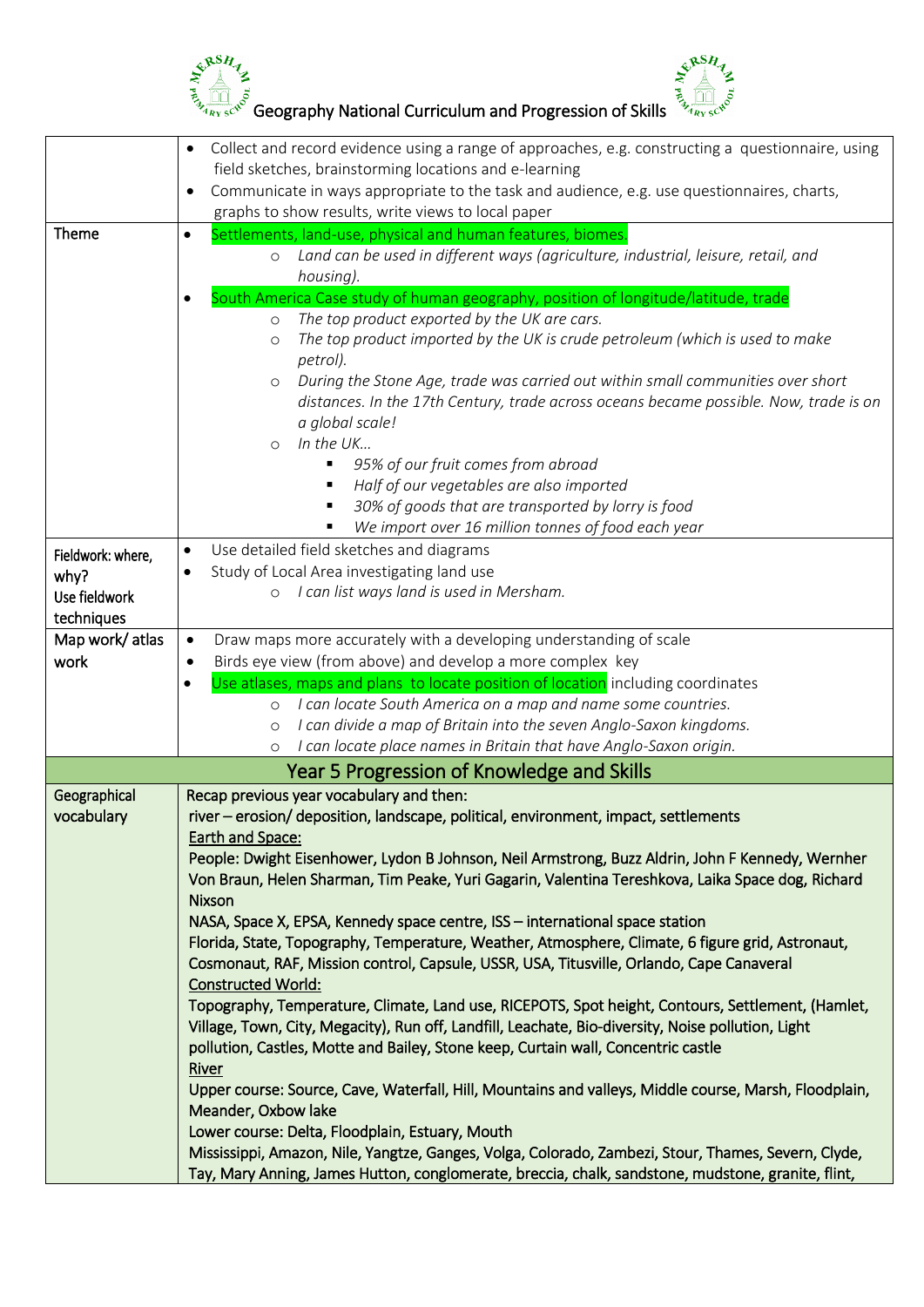

Geography National Curriculum and Progression of Skills